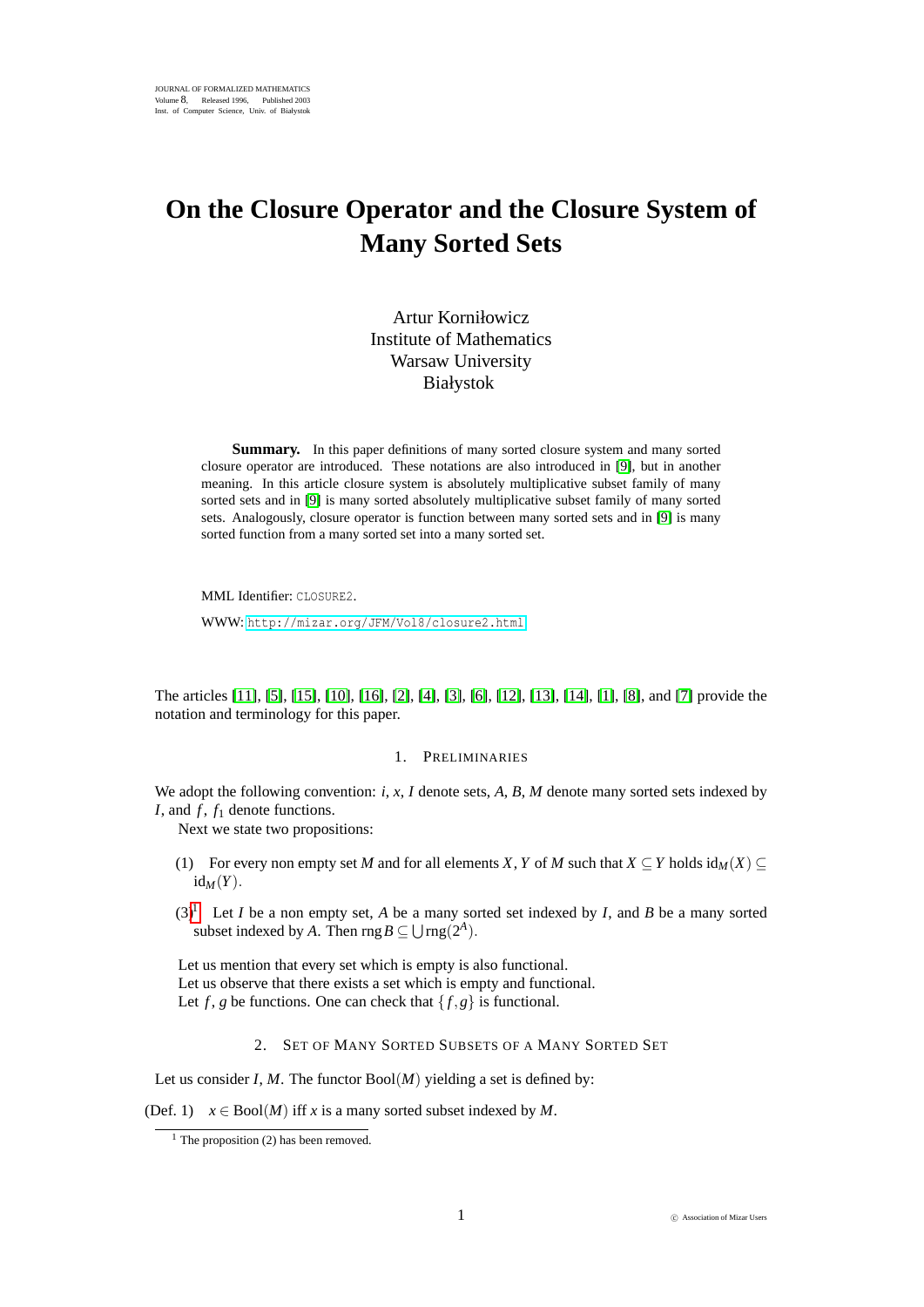Let us consider *I*, *M*. Observe that  $Bool(M)$  is non empty and functional and has common domain.

Let us consider *I*, *M*. A family of many sorted subsets indexed by *M* is a subset of Bool(*M*).

Let us consider *I*, *M*. Then Bool(*M*) is a family of many sorted subsets indexed by *M*.

Let us consider *I*, *M*. One can verify that there exists a family of many sorted subsets indexed by *M* which is non empty and functional and has common domain.

Let us consider *I*, *M*. Observe that there exists a family of many sorted subsets indexed by *M* which is empty and finite.

In the sequel  $S_1$ ,  $S_2$  denote families of many sorted subsets indexed by  $M$ .

Let us consider *I*, *M* and let *S* be a non empty family of many sorted subsets indexed by *M*. We see that the element of *S* is a many sorted subset indexed by *M*.

The following propositions are true:

- (4) *S*<sup>1</sup> ∪*S*<sup>2</sup> is a family of many sorted subsets indexed by *M*.
- (5) *S*<sup>1</sup> ∩*S*<sup>2</sup> is a family of many sorted subsets indexed by *M*.
- (6)  $S_1 \setminus x$  is a family of many sorted subsets indexed by *M*.
- (7)  $S_1 \div S_2$  is a family of many sorted subsets indexed by *M*.
- (8) If  $A \subseteq M$ , then  $\{A\}$  is a family of many sorted subsets indexed by M.
- (9) If  $A \subseteq M$  and  $B \subseteq M$ , then  $\{A, B\}$  is a family of many sorted subsets indexed by M.

In the sequel  $E, T$  denote elements of  $Bool(M)$ . We now state four propositions:

- $(10)$   $E \cap T \in \text{Bool}(M)$ .
- $(11)$   $E \cup T \in \text{Bool}(M)$ .
- $(12)$   $E \setminus A \in \text{Bool}(M)$ .
- (13)  $E \text{·} T \in \text{Bool}(M)$ .

### 3. MANY SORTED OPERATOR CORRESPONDING TO THE OPERATOR ON MANY SORTED **SUBSETS**

Let *S* be a functional set. The functor  $|S|$  yields a function and is defined as follows:

- $(Def. 3)<sup>2</sup>(i)$  $(Def. 3)<sup>2</sup>(i)$  $(Def. 3)<sup>2</sup>(i)$ (i) There exists a non empty functional set *A* such that  $A = S$  and dom  $|S| = \bigcap \{ \text{dom } x : x \in S \}$ ranges over elements of *A*} and for every *i* such that  $i \in \text{dom}|S|$  holds  $|S|(i) = \{x(i) : x \text{ ranges}$ over elements of *A* } if  $S \neq \emptyset$ ,
	- (ii)  $|S| = 0$ , otherwise.

We now state the proposition

(14) For every non empty family  $S_1$  of many sorted subsets indexed by *M* holds dom  $|S_1| = I$ .

Let *S* be an empty functional set. Observe that  $|S|$  is empty.

Let us consider *I*, *M* and let *S* be a family of many sorted subsets indexed by *M*. The functor |:*S*:| yielding a many sorted set indexed by *I* is defined by:

(Def. 4)  $|:S:| = \begin{cases} 1 & |S|, \text{ if } S \neq \emptyset, \\ 0 & \text{ otherwise.} \end{cases}$ **0***I* , otherwise.

Let us consider *I*, *M* and let *S* be an empty family of many sorted subsets indexed by *M*. One can verify that |:*S*:| is empty yielding.

Next we state the proposition

<span id="page-1-0"></span><sup>2</sup> The definition (Def. 2) has been removed.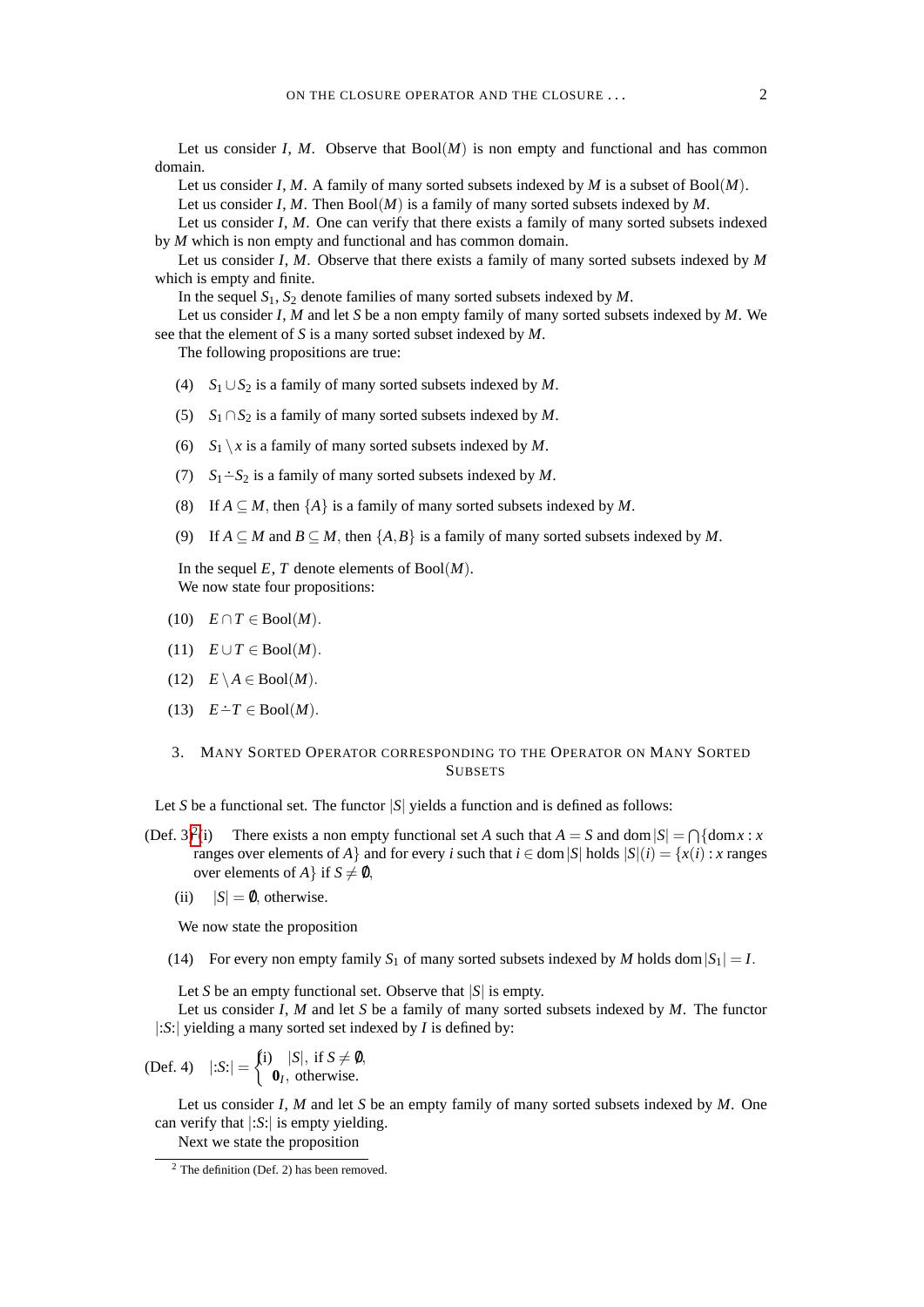(15) If  $S_1$  is non empty, then for every *i* such that  $i \in I$  holds  $|:S_1:|(i) = \{x(i); x \text{ ranges over } i\}$ elements of  $Bool(M): x \in S_1$ .

Let us consider *I*, *M* and let  $S_1$  be a non empty family of many sorted subsets indexed by *M*. One can check that  $|:S_1:|$  is non-empty.

We now state several propositions:

- (16) dom  $|\{f\}| = \text{dom } f$ .
- (17) dom  $|\{f, f_1\}| = \text{dom } f \cap \text{dom } f_1$ .
- (18) If  $i \in \text{dom } f$ , then  $|\{f\}|(i) = \{f(i)\}.$
- (19) If  $i \in I$  and  $S_1 = \{f\}$ , then  $|S_1:|(i) = \{f(i)\}.$
- (20) If  $i \in \text{dom} |\{f, f_1\}|$ , then  $|\{f, f_1\}|(i) = \{f(i), f_1(i)\}.$
- (21) If  $i \in I$  and  $S_1 = \{f, f_1\}$ , then  $|:S_1:|(i) = \{f(i), f_1(i)\}.$

Let us consider *I*, *M*, *S*<sub>1</sub>. Then  $|:S_1:|$  is a subset family of *M*. One can prove the following propositions:

- (22) If  $A \in S_1$ , then  $A \in |S_1|$ .
- (23) If  $S_1 = \{A, B\}$ , then  $\bigcup |S_1| = A \cup B$ .
- (24) If  $S_1 = \{E, T\}$ , then  $\bigcap |S_1| = E \cap T$ .
- (25) Let *Z* be a many sorted subset indexed by *M*. Suppose that for every many sorted set  $Z_1$ indexed by *I* such that  $Z_1 \in S_1$  holds  $Z \subseteq Z_1$ . Then  $Z \subseteq \bigcap |S_1|$ :
- $(26)$   $|\: : \text{Bool}(M) : | = 2^M.$

Let us consider *I*, *M* and let  $I_1$  be a family of many sorted subsets indexed by *M*. We say that  $I_1$ is additive if and only if:

(Def. 5) For all *A*, *B* such that  $A \in I_1$  and  $B \in I_1$  holds  $A \cup B \in I_1$ .

We say that  $I_1$  is absolutely-additive if and only if:

(Def. 6) For every family *F* of many sorted subsets indexed by *M* such that  $F \subseteq I_1$  holds  $\bigcup |F| \in I_1$ .

We say that  $I_1$  is multiplicative if and only if:

(Def. 7) For all *A*, *B* such that  $A \in I_1$  and  $B \in I_1$  holds  $A \cap B \in I_1$ .

We say that  $I_1$  is absolutely-multiplicative if and only if:

(Def. 8) For every family *F* of many sorted subsets indexed by *M* such that  $F \subseteq I_1$  holds  $\bigcap |F| \in I_1$ .

We say that  $I_1$  is properly upper bound if and only if:

(Def. 9) *M* ∈ *I*<sub>1</sub>.

We say that  $I_1$  is properly lower bound if and only if:

(Def. 10)  $0_I \in I_1$ .

Let us consider *I*, *M*. One can check that there exists a family of many sorted subsets indexed by *M* which is non empty, functional, additive, absolutely-additive, multiplicative, absolutelymultiplicative, properly upper bound, and properly lower bound and has common domain.

Let us consider *I*, *M*. Then  $Bool(M)$  is an additive absolutely-additive multiplicative absolutelymultiplicative properly upper bound properly lower bound family of many sorted subsets indexed by *M*.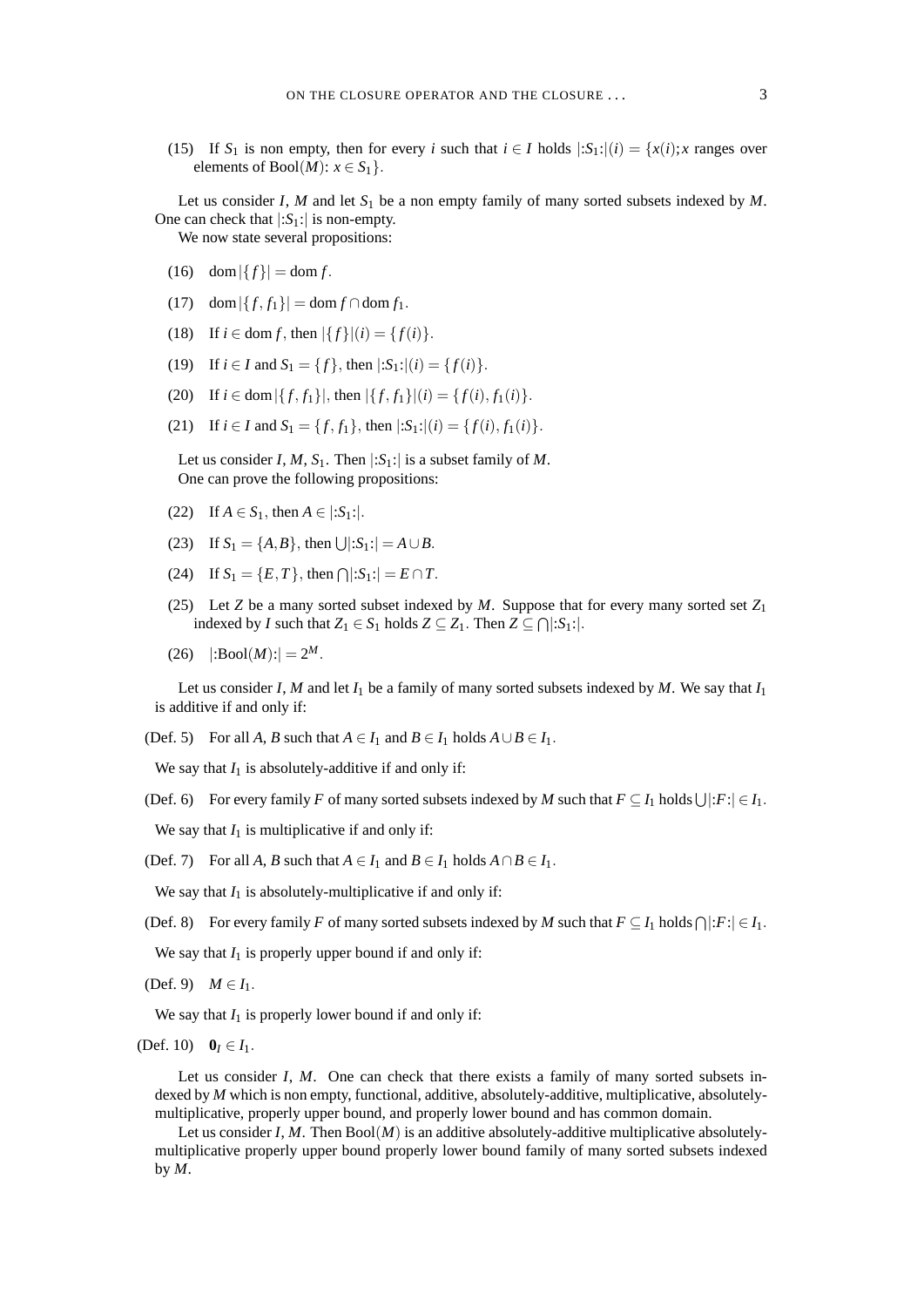Let us consider *I*, *M*. Observe that every family of many sorted subsets indexed by *M* which is absolutely-additive is also additive.

Let us consider *I*, *M*. Observe that every family of many sorted subsets indexed by *M* which is absolutely-multiplicative is also multiplicative.

Let us consider *I*, *M*. One can check that every family of many sorted subsets indexed by *M* which is absolutely-multiplicative is also properly upper bound.

Let us consider *I*, *M*. Observe that every family of many sorted subsets indexed by *M* which is properly upper bound is also non empty.

Let us consider *I*, *M*. Observe that every family of many sorted subsets indexed by *M* which is absolutely-additive is also properly lower bound.

Let us consider *I*, *M*. One can verify that every family of many sorted subsets indexed by *M* which is properly lower bound is also non empty.

#### 4. PROPERTIES OF CLOSURE OPERATORS

Let us consider *I*, *M*. A set operation in *M* is a function from  $Bool(M)$  into  $Bool(M)$ .

Let us consider *I*, *M*, let *f* be a set operation in *M*, and let *x* be an element of  $Bool(M)$ . Then  $f(x)$  is an element of Bool $(M)$ .

Let us consider *I*, *M* and let  $I_1$  be a set operation in *M*. We say that  $I_1$  is reflexive if and only if:

(Def. 12)<sup>[3](#page-3-0)</sup> For every element *x* of Bool(*M*) holds  $x \subseteq I_1(x)$ .

We say that  $I_1$  is monotonic if and only if:

(Def. 13) For all elements *x*, *y* of Bool(*M*) such that  $x \subseteq y$  holds  $I_1(x) \subseteq I_1(y)$ .

We say that  $I_1$  is idempotent if and only if:

(Def. 14) For every element *x* of Bool(*M*) holds  $I_1(x) = I_1(I_1(x))$ .

We say that  $I_1$  is topological if and only if:

(Def. 15) For all elements *x*, *y* of Bool(*M*) holds  $I_1(x \cup y) = I_1(x) \cup I_1(y)$ .

Let us consider *I*, *M*. Note that there exists a set operation in *M* which is reflexive, monotonic, idempotent, and topological.

The following propositions are true:

- (27) id<sub>Bool</sub>(*A*) is a reflexive set operation in *A*.
- (28) id $_{\text{Bool}(A)}$  is a monotonic set operation in *A*.
- (29)  $id_{Bool(A)}$  is an idempotent set operation in *A*.
- (30) id $_{\text{Bool}(A)}$  is a topological set operation in *A*.

In the sequel *g*, *h* are set operations in *M*. We now state three propositions:

- (31) If  $E = M$  and *g* is reflexive, then  $E = g(E)$ .
- (32) If *g* is reflexive and for every element *X* of Bool(*M*) holds  $g(X) \subseteq X$ , then *g* is idempotent.
- (33) For every element *A* of Bool(*M*) such that  $A = E \cap T$  holds if *g* is monotonic, then  $g(A) \subseteq$ *g*(*E*)∩*g*(*T*).

Let us consider *I*, *M*. Note that every set operation in *M* which is topological is also monotonic. One can prove the following proposition

<span id="page-3-0"></span> $3$  The definition (Def. 11) has been removed.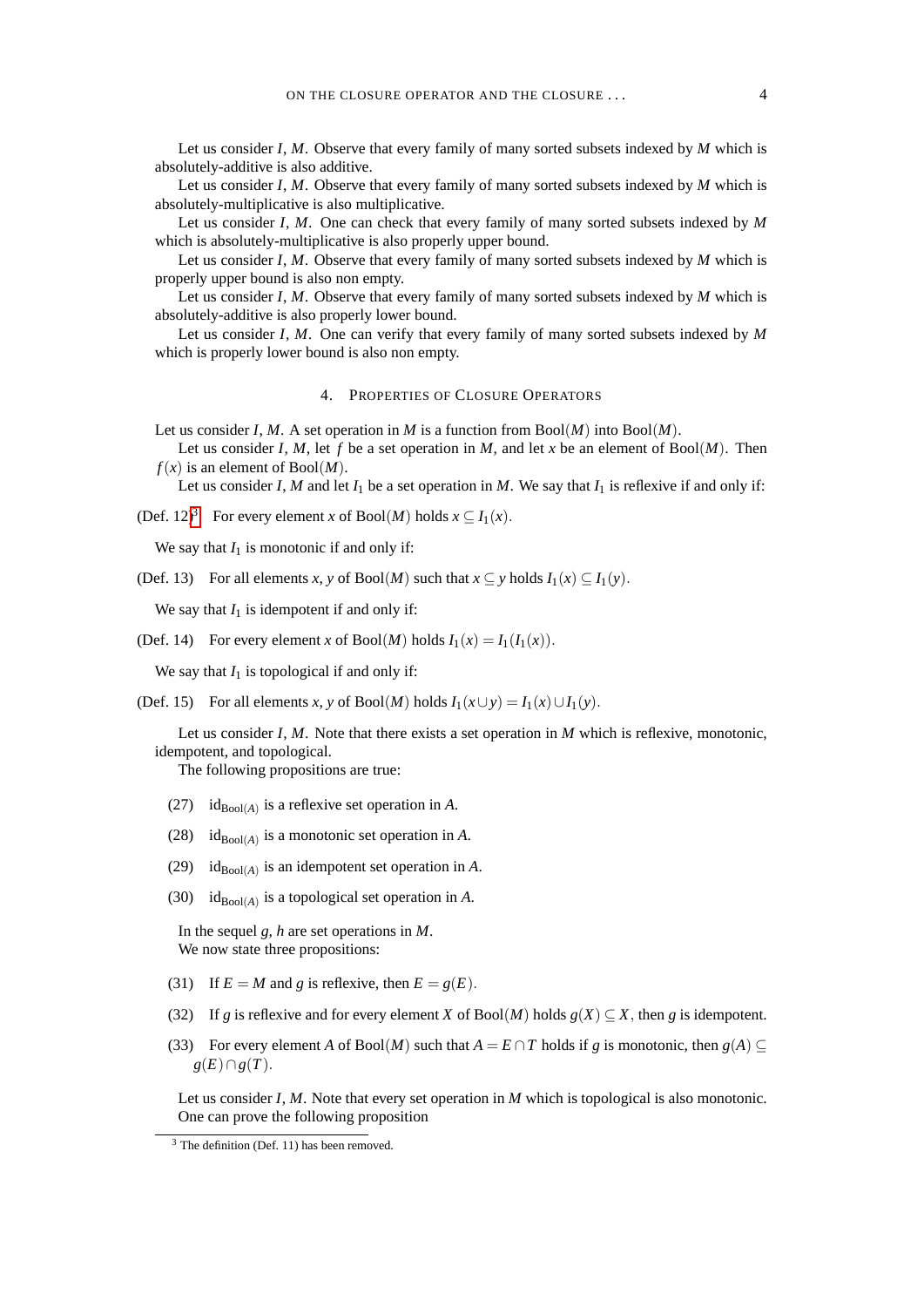(34) For every element *A* of Bool(*M*) such that  $A = E \setminus T$  holds if *g* is topological, then  $g(E) \setminus T$  $g(T) \subseteq g(A)$ .

Let us consider *I*, *M*, *h*, *g*. Then  $g \cdot h$  is a set operation in *M*. Next we state four propositions:

- (35) If *g* is reflexive and *h* is reflexive, then  $g \cdot h$  is reflexive.
- (36) If *g* is monotonic and *h* is monotonic, then  $g \cdot h$  is monotonic.
- (37) If *g* is idempotent and *h* is idempotent and  $g \cdot h = h \cdot g$ , then  $g \cdot h$  is idempotent.
- (38) If *g* is topological and *h* is topological, then  $g \cdot h$  is topological.

## 5. ON THE CLOSURE OPERATOR AND THE CLOSURE SYSTEM

In the sequel *S* is a 1-sorted structure.

Let us consider *S*. We introduce closure system structures over *S* which are extensions of manysorted structure over *S* and are systems

 $\langle$  sorts, a family  $\rangle$ ,

where the sorts constitute a many sorted set indexed by the carrier of *S* and the family is a family of many sorted subsets indexed by the sorts.

In the sequel *M*<sup>1</sup> denotes a many-sorted structure over *S*.

Let us consider *S* and let  $I_1$  be a closure system structure over *S*. We say that  $I_1$  is additive if and only if:

(Def. 16) The family of  $I_1$  is additive.

We say that  $I_1$  is absolutely-additive if and only if:

(Def. 17) The family of  $I_1$  is absolutely-additive.

We say that  $I_1$  is multiplicative if and only if:

(Def. 18) The family of  $I_1$  is multiplicative.

We say that  $I_1$  is absolutely-multiplicative if and only if:

(Def. 19) The family of  $I_1$  is absolutely-multiplicative.

We say that  $I_1$  is properly upper bound if and only if:

(Def. 20) The family of  $I_1$  is properly upper bound.

We say that  $I_1$  is properly lower bound if and only if:

(Def. 21) The family of  $I_1$  is properly lower bound.

Let us consider *S*,  $M_1$ . The functor Full( $M_1$ ) yielding a closure system structure over *S* is defined as follows:

(Def. 22) Full $(M_1) = \langle$  the sorts of  $M_1$ , Bool(the sorts of  $M_1$ )).

Let us consider  $S, M_1$ . Note that  $Full(M_1)$  is strict, additive, absolutely-additive, multiplicative, absolutely-multiplicative, properly upper bound, and properly lower bound.

Let us consider *S* and let  $M_1$  be a non-empty many-sorted structure over *S*. Observe that Full $(M_1)$  is non-empty.

Let us consider *S*. Note that there exists a closure system structure over *S* which is strict, non-empty, additive, absolutely-additive, multiplicative, absolutely-multiplicative, properly upper bound, and properly lower bound.

Let us consider *S* and let  $C_1$  be an additive closure system structure over *S*. Note that the family of  $C_1$  is additive.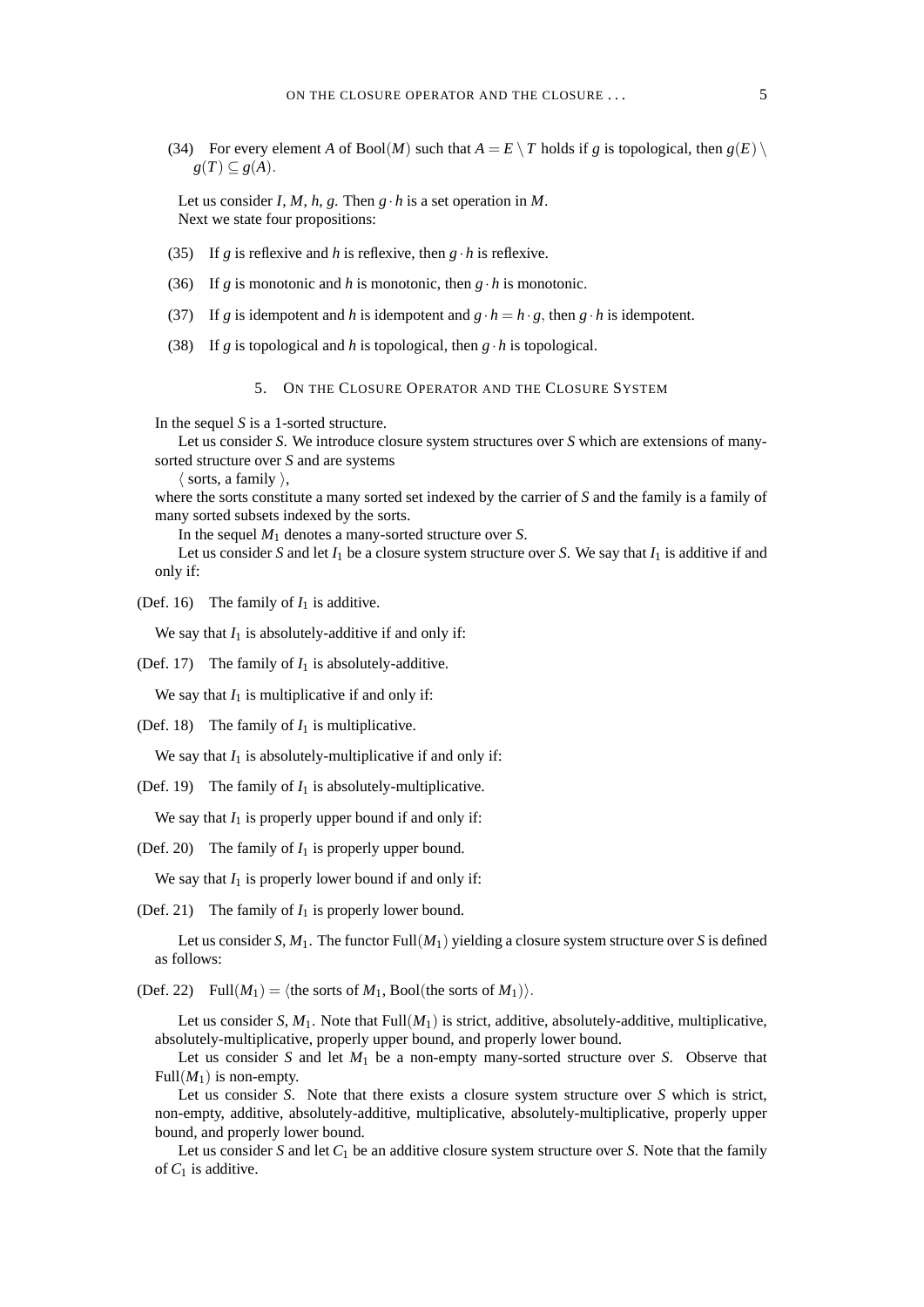Let us consider *S* and let *C*<sup>1</sup> be an absolutely-additive closure system structure over *S*. Note that the family of  $C_1$  is absolutely-additive.

Let us consider *S* and let  $C_1$  be a multiplicative closure system structure over *S*. Note that the family of  $C_1$  is multiplicative.

Let us consider *S* and let *C*<sup>1</sup> be an absolutely-multiplicative closure system structure over *S*. One can verify that the family of  $C_1$  is absolutely-multiplicative.

Let us consider *S* and let *C*<sup>1</sup> be a properly upper bound closure system structure over *S*. One can check that the family of  $C_1$  is properly upper bound.

Let us consider  $S$  and let  $C_1$  be a properly lower bound closure system structure over  $S$ . Note that the family of  $C_1$  is properly lower bound.

Let us consider *S*, let *M* be a non-empty many sorted set indexed by the carrier of *S*, and let *F* be a family of many sorted subsets indexed by *M*. One can check that  $\langle M, F \rangle$  is non-empty.

Let us consider *S*,  $M_1$  and let *F* be an additive family of many sorted subsets indexed by the sorts of  $M_1$ . Note that  $\langle$  the sorts of  $M_1, F \rangle$  is additive.

Let us consider *S*,  $M_1$  and let *F* be an absolutely-additive family of many sorted subsets indexed by the sorts of  $M_1$ . Observe that (the sorts of  $M_1$ ,  $F$ ) is absolutely-additive.

Let us consider *S*, *M*<sup>1</sup> and let *F* be a multiplicative family of many sorted subsets indexed by the sorts of  $M_1$ . One can check that  $\langle$ the sorts of  $M_1, F \rangle$  is multiplicative.

Let us consider *S*,  $M_1$  and let *F* be an absolutely-multiplicative family of many sorted subsets indexed by the sorts of  $M_1$ . Observe that  $\langle$  the sorts of  $M_1$ ,  $F\rangle$  is absolutely-multiplicative.

Let us consider *S*, *M*<sup>1</sup> and let *F* be a properly upper bound family of many sorted subsets indexed by the sorts of  $M_1$ . One can check that (the sorts of  $M_1$ ,  $F$ ) is properly upper bound.

Let us consider *S*, *M*<sup>1</sup> and let *F* be a properly lower bound family of many sorted subsets indexed by the sorts of  $M_1$ . Observe that (the sorts of  $M_1$ ,  $F$ ) is properly lower bound.

Let us consider *S*. One can check that every closure system structure over *S* which is absolutelyadditive is also additive.

Let us consider *S*. Observe that every closure system structure over *S* which is absolutelymultiplicative is also multiplicative.

Let us consider *S*. Note that every closure system structure over *S* which is absolutelymultiplicative is also properly upper bound.

Let us consider *S*. One can verify that every closure system structure over *S* which is absolutelyadditive is also properly lower bound.

Let us consider *S*. A closure system of *S* is an absolutely-multiplicative closure system structure over *S*.

Let us consider *I*, *M*. A closure operator of *M* is a reflexive monotonic idempotent set operation in *M*.

Next we state the proposition

(39) Let *A* be a many sorted set indexed by the carrier of *S*, *f* be a reflexive monotonic set operation in *A*, and *D* be a family of many sorted subsets indexed by *A*. Suppose  $D = \{x, x\}$ ranges over elements of Bool(*A*):  $f(x) = x$ . Then  $\langle A, D \rangle$  is a closure system of *S*.

Let us consider *S*, let *A* be a many sorted set indexed by the carrier of *S*, and let *g* be a closure operator of *A*. The functor  $\text{CISys}(g)$  yields a strict closure system of *S* and is defined by:

(Def. 23) The sorts of  $\text{CISys}(g) = A$  and the family of  $\text{CISys}(g) = \{x, x \text{ ranges over elements of } \}$  $Bool(A): g(x) = x$ .

Let us consider *S*, let *A* be a closure system of *S*, and let *C* be a many sorted subset indexed by the sorts of *A*. The functor  $\overline{C}$  yields an element of Bool(the sorts of *A*) and is defined by the condition (Def. 24).

(Def. 24) There exists a family *F* of many sorted subsets indexed by the sorts of *A* such that  $\overline{C}$  =  $\bigcap$ |:*F*:| and *F* = {*X*;*X* ranges over elements of Bool(the sorts of *A*): *C* ⊆ *X* ∧ *X* ∈ the family of *A*}.

The following propositions are true: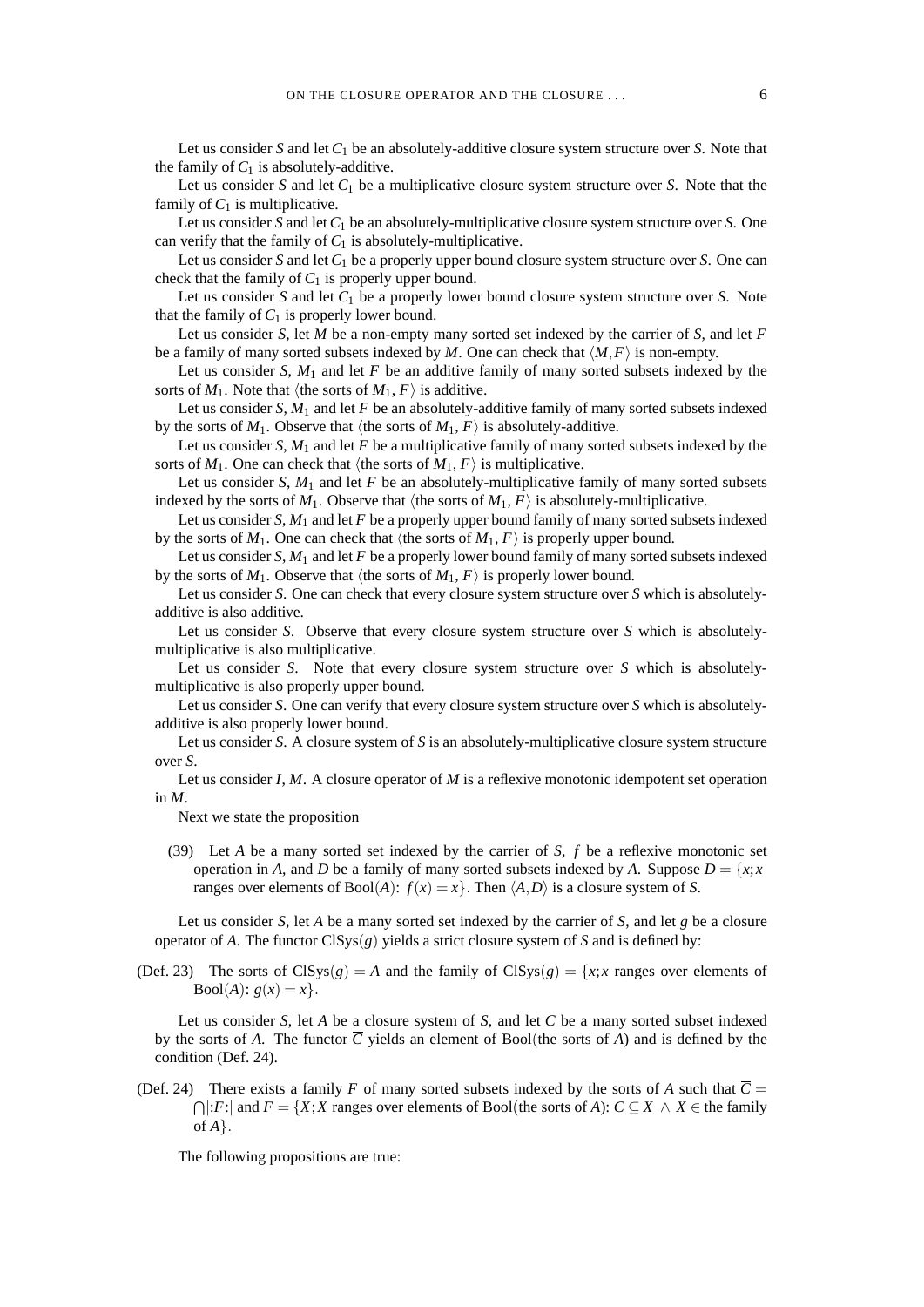- (40) Let *D* be a closure system of *S*, *a* be an element of Bool(the sorts of *D*), and *f* be a set operation in the sorts of *D*. Suppose  $a \in$  the family of *D* and for every element *x* of Bool(the sorts of *D*) holds  $f(x) = \overline{x}$ . Then  $f(a) = a$ .
- (41) Let *D* be a closure system of *S*, *a* be an element of Bool(the sorts of *D*), and *f* be a set operation in the sorts of *D*. Suppose  $f(a) = a$  and for every element *x* of Bool(the sorts of *D*) holds  $f(x) = \overline{x}$ . Then  $a \in$  the family of *D*.
- (42) Let *D* be a closure system of *S* and *f* be a set operation in the sorts of *D*. Suppose that for every element *x* of Bool(the sorts of *D*) holds  $f(x) = \overline{x}$ . Then *f* is reflexive, monotonic, and idempotent.

Let us consider *S* and let *D* be a closure system of *S*. The functor  $ClOp(D)$  yields a closure operator of the sorts of *D* and is defined as follows:

(Def. 25) For every element *x* of Bool(the sorts of *D*) holds  $(Clop(D))(x) = \overline{x}$ .

Next we state two propositions:

- (43) For every many sorted set *A* indexed by the carrier of *S* and for every closure operator *f* of *A* holds  $Clop(CISys(f)) = f$ .
- (44) For every closure system *D* of *S* holds  $\text{CISys}(\text{ClOp}(D)) =$  the closure system structure of *D*.

#### **REFERENCES**

- <span id="page-6-12"></span>[1] Ewa Burakowska. Subalgebras of many sorted algebra. Lattice of subalgebras. *Journal of Formalized Mathematics*, 6, 1994. [http:](http://mizar.org/JFM/Vol6/msualg_2.html) [//mizar.org/JFM/Vol6/msualg\\_2.html](http://mizar.org/JFM/Vol6/msualg_2.html).
- <span id="page-6-5"></span>[2] Czesław Bylinski. Functions and their basic properties. ´ *Journal of Formalized Mathematics*, 1, 1989. [http://mizar.org/JFM/Vol1/](http://mizar.org/JFM/Vol1/funct_1.html) [funct\\_1.html](http://mizar.org/JFM/Vol1/funct_1.html).
- <span id="page-6-7"></span>[3] Czesław Byliński. Functions from a set to a set. *Journal of Formalized Mathematics*, 1, 1989. [http://mizar.org/JFM/Vol1/funct\\_](http://mizar.org/JFM/Vol1/funct_2.html) [2.html](http://mizar.org/JFM/Vol1/funct_2.html).
- <span id="page-6-6"></span>[4] Czesław Byliński. Partial functions. *Journal of Formalized Mathematics*, 1, 1989. <http://mizar.org/JFM/Vol1/partfun1.html>.
- <span id="page-6-2"></span>[5] Czesław Bylinski. Some basic properties of sets. ´ *Journal of Formalized Mathematics*, 1, 1989. [http://mizar.org/JFM/Vol1/](http://mizar.org/JFM/Vol1/zfmisc_1.html) [zfmisc\\_1.html](http://mizar.org/JFM/Vol1/zfmisc_1.html).
- <span id="page-6-8"></span>[6] Agata Darmochwał. Finite sets. *Journal of Formalized Mathematics*, 1, 1989. [http://mizar.org/JFM/Vol1/finset\\_1.html](http://mizar.org/JFM/Vol1/finset_1.html).
- <span id="page-6-14"></span>[7] Artur Korniłowicz. Certain facts about families of subsets of many sorted sets. *Journal of Formalized Mathematics*, 7, 1995. [http:](http://mizar.org/JFM/Vol7/mssubfam.html) [//mizar.org/JFM/Vol7/mssubfam.html](http://mizar.org/JFM/Vol7/mssubfam.html).
- <span id="page-6-13"></span>[8] Artur Korniłowicz. Definitions and basic properties of boolean and union of many sorted sets. *Journal of Formalized Mathematics*, 7, 1995. <http://mizar.org/JFM/Vol7/mboolean.html>.
- <span id="page-6-0"></span>[9] Artur Korniłowicz. On the many sorted closure operator and the many sorted closure system. *Journal of Formalized Mathematics*, 8, 1996. <http://mizar.org/JFM/Vol8/closure1.html>.
- <span id="page-6-4"></span>[10] Beata Padlewska. Families of sets. *Journal of Formalized Mathematics*, 1, 1989. [http://mizar.org/JFM/Vol1/setfam\\_1.html](http://mizar.org/JFM/Vol1/setfam_1.html).
- <span id="page-6-1"></span>[11] Andrzej Trybulec. Tarski Grothendieck set theory. *Journal of Formalized Mathematics*, Axiomatics, 1989. [http://mizar.org/JFM/](http://mizar.org/JFM/Axiomatics/tarski.html) [Axiomatics/tarski.html](http://mizar.org/JFM/Axiomatics/tarski.html).
- <span id="page-6-9"></span>[12] Andrzej Trybulec. Function domains and Frænkel operator. *Journal of Formalized Mathematics*, 2, 1990. [http://mizar.org/JFM/](http://mizar.org/JFM/Vol2/fraenkel.html) [Vol2/fraenkel.html](http://mizar.org/JFM/Vol2/fraenkel.html).
- <span id="page-6-10"></span>[13] Andrzej Trybulec. Many-sorted sets. *Journal of Formalized Mathematics*, 5, 1993. <http://mizar.org/JFM/Vol5/pboole.html>.
- <span id="page-6-11"></span>[14] Andrzej Trybulec. Many sorted algebras. *Journal of Formalized Mathematics*, 6, 1994. [http://mizar.org/JFM/Vol6/msualg\\_1.](http://mizar.org/JFM/Vol6/msualg_1.html) [html](http://mizar.org/JFM/Vol6/msualg_1.html).
- <span id="page-6-3"></span>[15] Zinaida Trybulec. Properties of subsets. *Journal of Formalized Mathematics*, 1, 1989. [http://mizar.org/JFM/Vol1/subset\\_1.html](http://mizar.org/JFM/Vol1/subset_1.html).